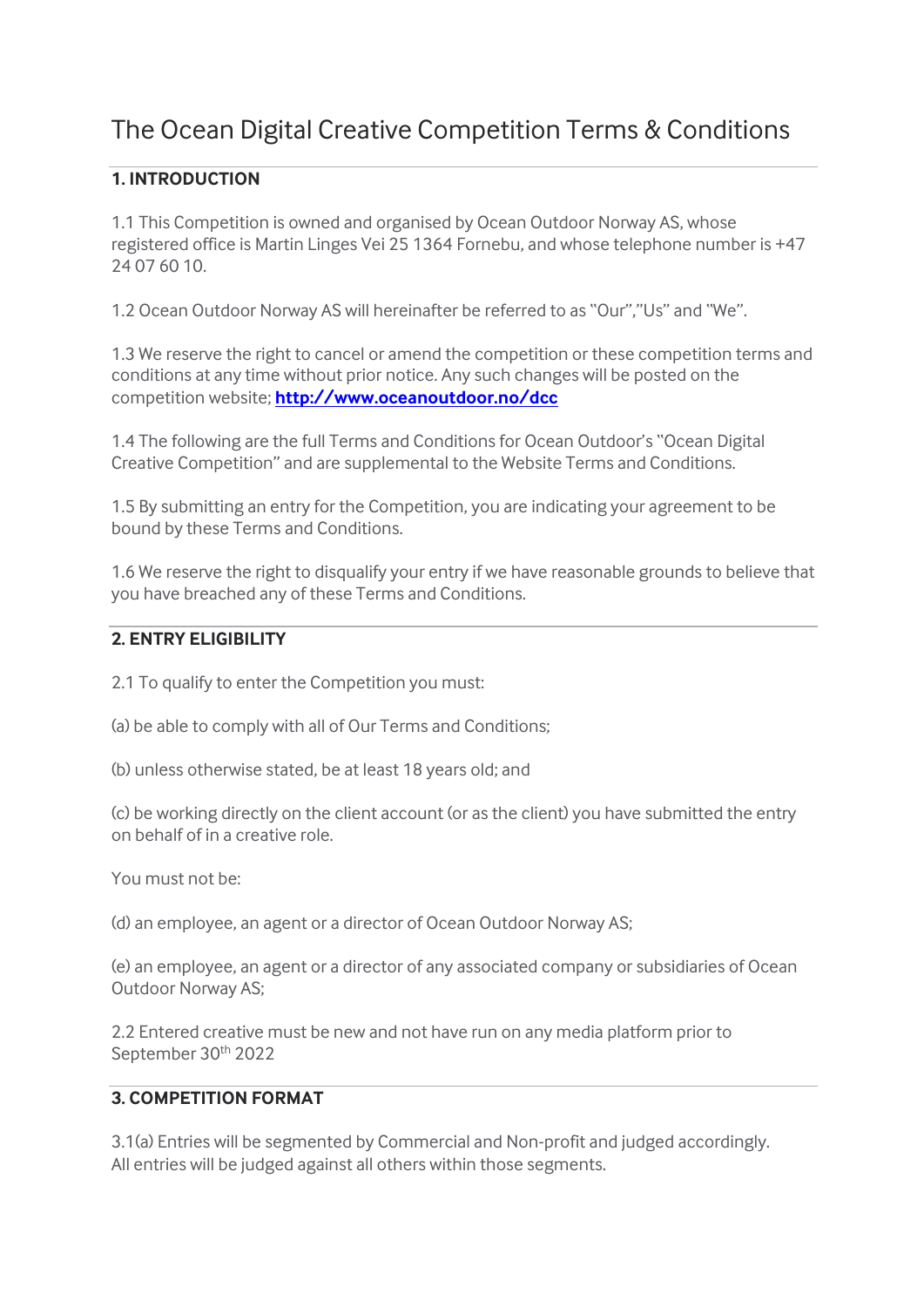3.2 There are no entry fees for the competition.

3.3 The Competition will commence on 23rd of May 2022 at 00.01 and all entries must be submitted by 7 October 2022 at 23.59

3.4 Any entries which are received outside the period set out in Clause 3.3 shall be refused unless an official extension has been given by Ocean Outdoor Norway AS at its absolute discretion.

3.5 All applications to participate in the Competition must be made through the official entry form located on the website **www.oceanoutdoor.no/dcc**.

3.6 All artwork supplied must be designed to the specific product specification for the chosen sites(s) in the competition – Site details and production specifications can be found on the website, **www.oceanoutdoor.no/dcc**.

3.7 To avoid disqualification, all entries must have received client approval prior to official entry.

3.8 All required fields of information must be completed accurately and in full for an entry to be processed through the official entry channel.

3.9 Specifically, a 500-word maximum description of the campaign concept should be included.

3.10 We shall have sole discretion regarding acceptance of your entry.

3.11 You will be asked to submit relevant personal details and detailed information about your campaign entry.

3.12 You may enter the competition as many times as you wish.

3.13 We reserve the right to change the entry deadline date at any time without giving any prior notice.

#### **4. PRIZES**

4.1 The competition guidelines state that the sites allocated to any prizes will be on any of our digital sites existing at the time of the campaign.

4.2 All prize-winning creative must be taken during February 1<sup>st</sup> - 31<sup>st</sup> August, 2023 and reflect the winning creative/idea.

4.3 Prizes will be allocated across all of Ocean's digital network subject to availability.

4.4 There are no prize substitutions or cash alternatives, and the prizes are not transferable.

4.5 We shall have the right to decide on and substitute the prizes being offered for alternative prizes without notice.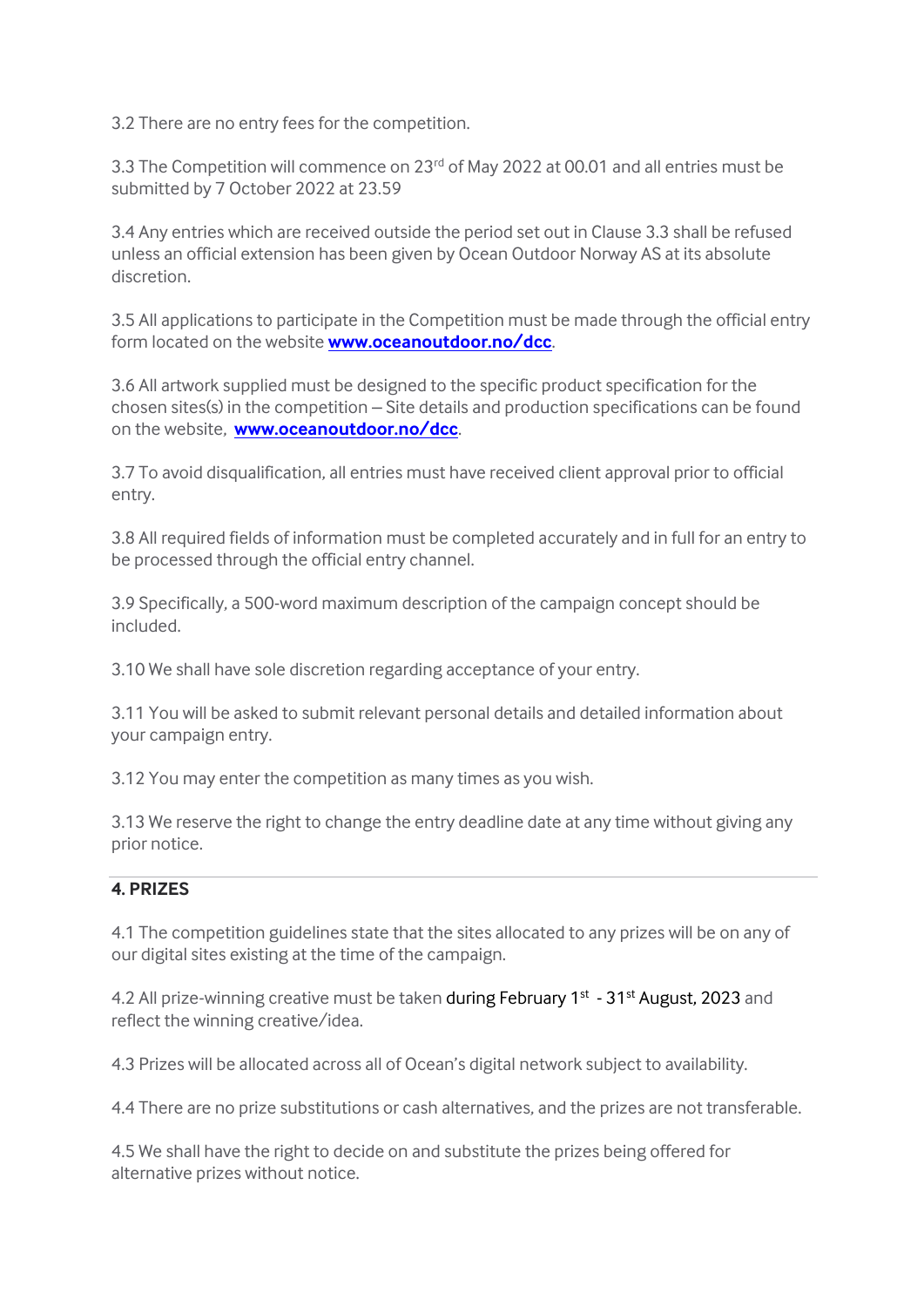# **5. WINNERS AND SHORTLIST**

5.1 The names, agencies and brand details of winners will be announced at The Ocean Digital Creative Competition shortlist and winners' event in November 2022, and will be published on the website www.oceanoutdoor.no/dcc.

5.2 All winners and other entries may be shown in any future marketing material by Us.

5.3 You may be requested to provide proof to Us that you have complied with these Terms and Conditions before being declared the winner.

5.4 If We notify you as a winner and you do not acknowledge such notification within 10 days from the date of notification, then We shall be entitled to withdraw your right to the prize and We shall have the right to select an alternative winner as determined by Us.

#### **6. FINAL DECISION**

6.1 In all matters Our decision will be final and no correspondence or discussion shall be entered into with you or any other party on your behalf regarding the process or details of such decision.

#### **7. INTELLECTUAL PROPERTY**

7.1 All intellectual property rights subsisting in the Competition and its content, is either owned by Us or licensed to Us. You may not reproduce any materials without Our express prior written consent nor do or attempt to do anything which infringes such intellectual property rights or any intellectual property rights licensed to Us by a third party including, but not limited to, seeking to identify the source code for the Competition.

7.2 Entries may also be featured on the oceanoutdoor.no website and affiliates sites or within case studies that may be featured in the public domain.

7.3 Ocean Outdoor require the winners to release data that highlights the effect of the free campaign delivered as a part of the prize. This can come in the form of website uplift figures, unit sales data and client testimonials.

# **8. LIMITATION OF LIABILITY**

8.1 Nothing in these Terms and Conditions shall exclude or limit Our liability:

- (a) for death or personal injury resulting from Our negligence
- (b) for fraudulent misrepresentation; or
- (c) to the extent that liability cannot by law be excluded or limited.
- 8.2 Subject always to clause 8.1: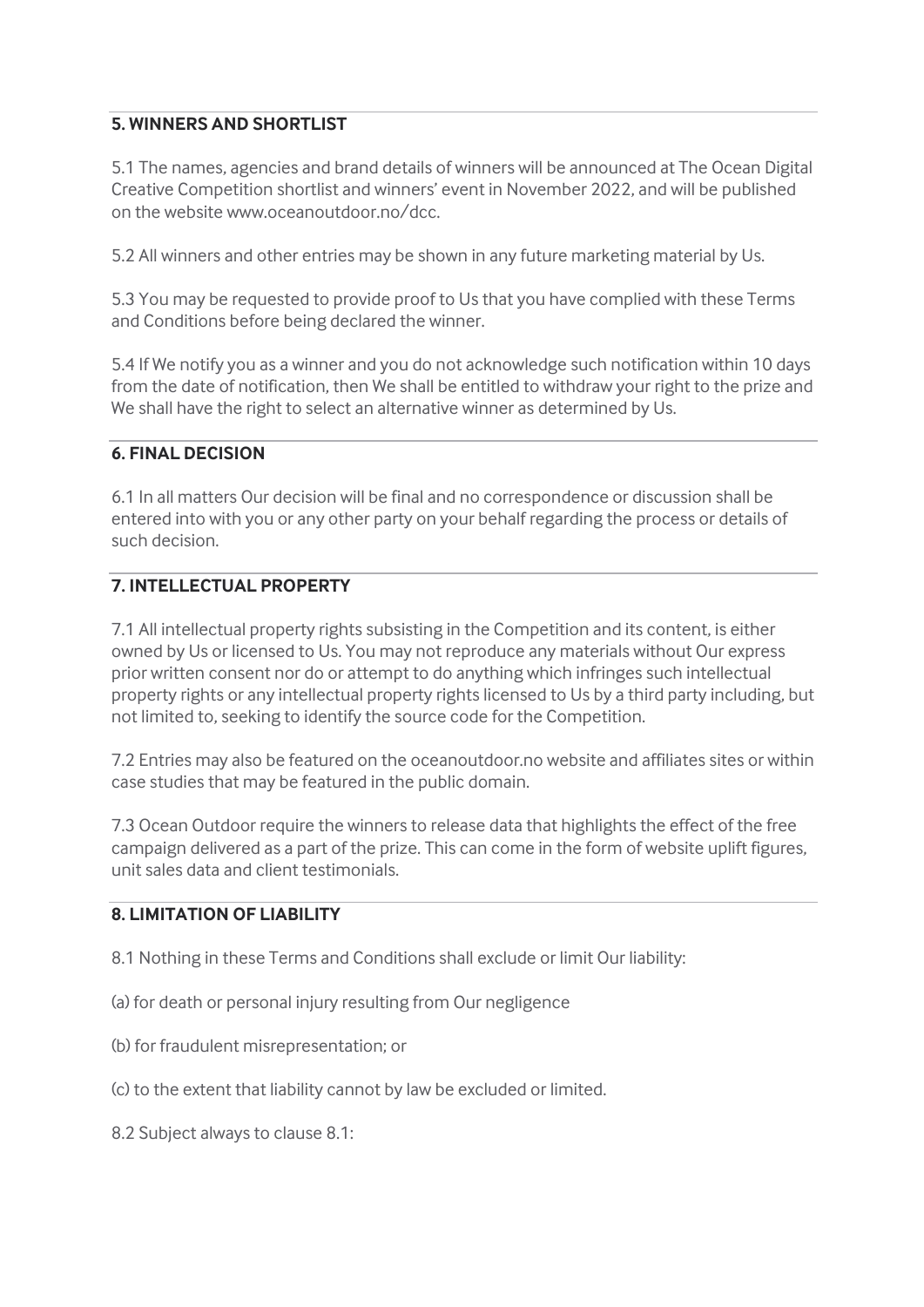(a) the Competition is provided on an "as is" and "as available" basis without any representation or endorsement. All warranties, conditions and guarantees relating to the Competition by Us or on Our behalf, whether express or implied by law, statute, course of dealing or otherwise, including but not limited to, implied warranties of satisfactory quality, fitness for a particular purpose, non-infringement, compatibility, security, accuracy, condition or completeness are excluded to the maximum extent permitted by law; and

(b) We will not be liable to you, in contract, tort (including, without limitation, negligence) or otherwise in connection with the Competition for:

(i) loss of revenues, profits, contracts, business or anticipated savings or loss of data; or

(ii) any loss of goodwill or reputation; or

(iii) any special or indirect or consequential losses.

(c) Although We have made all reasonable efforts to ensure that the Website is free from viruses and other damaging components, we cannot guarantee this. Neither can We guarantee that use of the Website will be uninterrupted, timely, secure and / or error-free.

(d) We take no responsibility for entries lost or delayed in transmission whether by email or otherwise. We have no responsibility for damage or loss resulting from misdirected or incomplete entries arising from computable functions, viruses, bugs or other causes outside its control.

(e) Except in relation to death or personal injury caused by Our negligence or for fraudulent misrepresentation (in which cases Our liability to You will be unlimited) our liability to You shall be limited to 10 000 NOK.

(f ) In any event, We will not be liable for any damages or losses whether direct or indirect that You may suffer as a result of failure by us to deliver the Competition (including, but not limited to, as a result of a server failure), including but not limited to access delays or interruptions, data non-delivery or mis-delivery, any acts of God, war or terrorism, breaches of security or unauthorized use of personal data arising from hacking and / or failure or lack of reception of telephone or mobile telephone networks. The exclusion set out in this paragraph shall apply even in the event that the loss or damage suffered by You was or should have been foreseen by Us and / or You told Us of the risk of You suffering the loss or damage in question.

(g) We are not responsible for any websites which You may visit via hyperlinks provided on the Website and You visit and carry out transactions on such websites entirely at Your own risk.

# **9. YOUR LIABILITY TO US AND YOUR STATUTORY RIGHTS**

9.1 You agree to fully indemnify Us in respect of all liabilities, damages, claims, actions, expenses, demands or costs incurred by Us due to your misuse of the Website or any breach by You of Our Terms and Conditions.